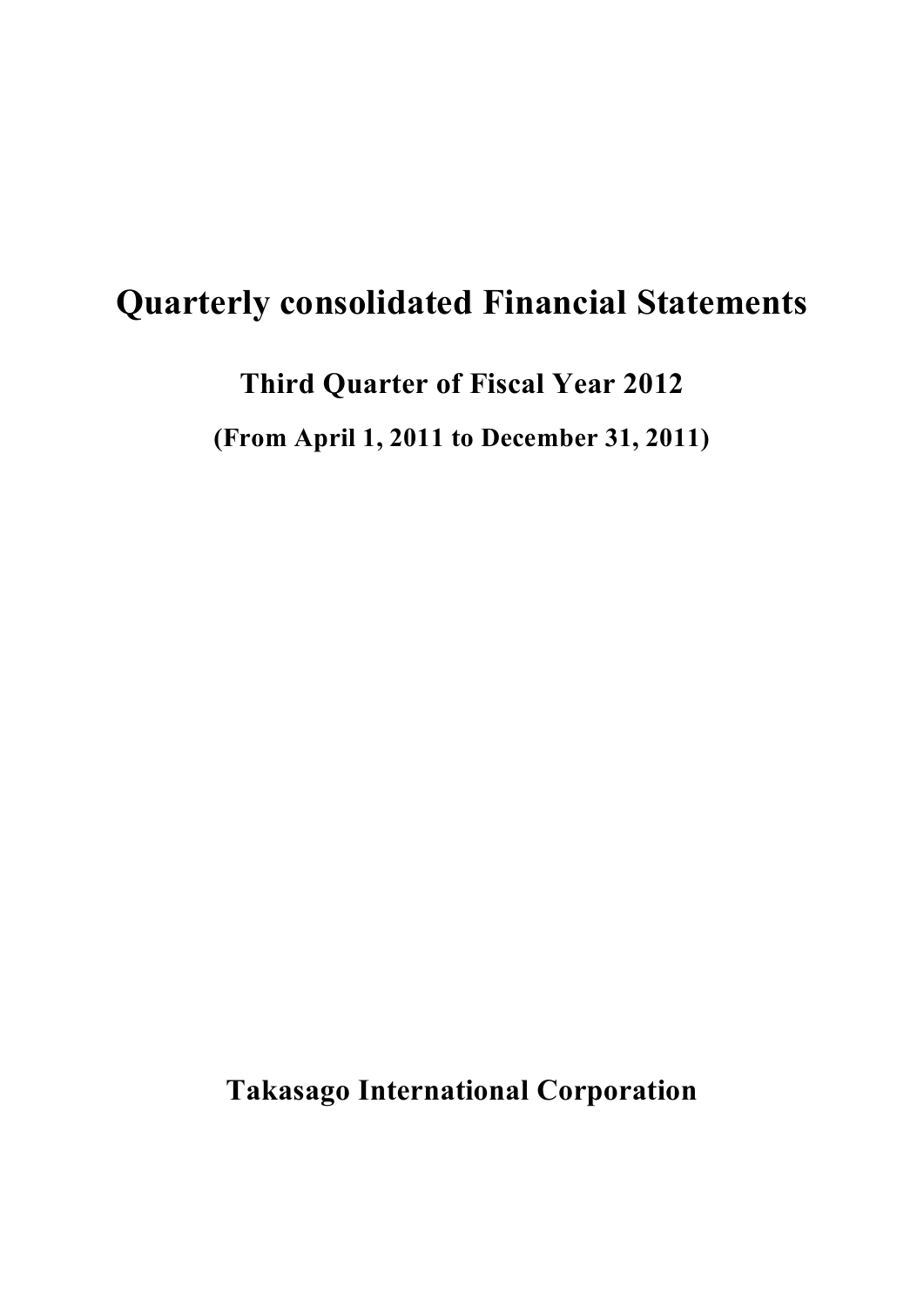#### 1. (Changes in Principle Financial Data)

| Period                                                                      | $85^{th}$ Year (2011)<br>$3rd$ Quarter<br>Consolidated<br>Cumulative Period | $86^{\text{th}}$ Year (2012)<br>$3rd$ Quarter<br>Consolidated<br>Cumulative Period | $85^{th}$ Year (2011)                   |
|-----------------------------------------------------------------------------|-----------------------------------------------------------------------------|------------------------------------------------------------------------------------|-----------------------------------------|
| <b>Accounting Period</b>                                                    | From April 1, 2010<br>to December 31,<br>2010                               | From April 1, 2011<br>to December 31,<br>2011                                      | From April 1, 2010<br>to March 31, 2011 |
| Net Sales (millions of yen)                                                 | 88,656                                                                      | 87,870                                                                             | 114,861                                 |
| Ordinary Income (millions of yen)                                           | 6,352                                                                       | 4,953                                                                              | 5,989                                   |
| Quarterly (current quarter) Net Income<br>(millions of yen)                 | 4,207                                                                       | 2,588                                                                              | 3,984                                   |
| Quarterly Comprehensive Income (millions of<br>yen) or Comprehensive Income | 1,102                                                                       | 1,525                                                                              | (375)                                   |
| Net Assets (millions of yen)                                                | 54,117                                                                      | 52,930                                                                             | 52,637                                  |
| Total Assets (millions of yen)                                              | 121,560                                                                     | 118,665                                                                            | 119,334                                 |
| Quarterly (current quarter) Net Income per<br>Share (yen)                   | 41.92                                                                       | 25.86                                                                              | 39.70                                   |
| Diluted Net Income per Share (current<br>quarter) (yen)                     |                                                                             |                                                                                    |                                         |
| Equity Ratio $(\% )$                                                        | 43.6                                                                        | 43.6                                                                               | 43.2                                    |

| Period                                                           | $85^{th}$ Year (2011)<br>$3rd$ Quarter       | $86^{\text{th}}$ Year (2012)<br>$3rd$ Quarter |  |
|------------------------------------------------------------------|----------------------------------------------|-----------------------------------------------|--|
|                                                                  | <b>Consolidated Period</b>                   | <b>Consolidated Period</b>                    |  |
| <b>Accounting Period</b>                                         | From October 1, 2010<br>to December 31, 2010 | From October 1, 2011<br>to December 31, 2011  |  |
| Quarterly (current quarter) Net Income (Loss)<br>per Share (yen) | 8.79                                         | (0.35)                                        |  |

Note: 1. Because the Company prepares the consolidated financial statement, no information is included regarding changes in the principle financial data of the submitting company.

- 2. Consumption tax and the like are not included in Net Sales.
- 3. When calculating the quarterly comprehensive income for the  $85<sup>th</sup>$  year (2011)  $3<sup>rd</sup>$  quarter consolidated cumulative period, Accounting Standard for Presentation of Comprehensive Income (ASBJ Statement No.25, June 30, 2010) was retroactively applied.
- 4. Diluted Net Income per Share (current quarter) is not included because no residual securities exist.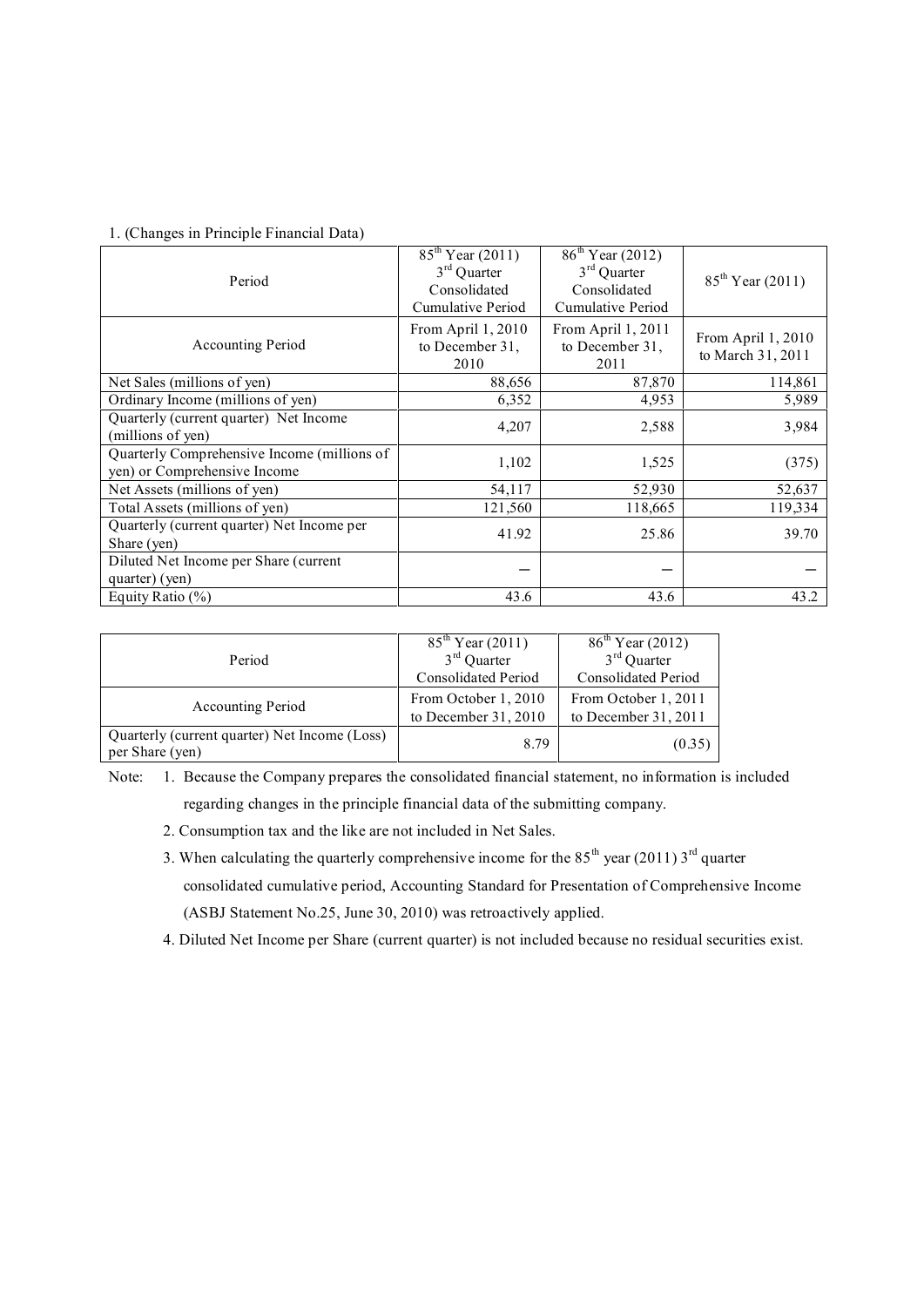#### (1) Business Performance Conditions

The world economy during the  $3<sup>rd</sup>$  quarter consolidated cumulative period saw an overall air of uncertainty regarding the future due to the spreading of fears concerning the global economic downturn brought on by financial insecurities in Europe, in spite of the firm economic environment in Asia. The Japanese economy continued to be in a state of gentle deflation. Additionally, although business production activity made stagnant by the effects of the Tohoku earthquake are expected to improve due to the recovery of the supply chain and the effects of various policies and so on, factors such as the risk of a downturn in foreign business conditions and the effects from appreciation of the yen continue to prevent optimism.

In the fragrance industry as a whole, growing markets such as China and Southeast Asia are doing favorably, and even though we saw an improvement in Europe and the Americas. However, appreciation of the yen and a sudden increase in the price of fragrance materials had an enormous influence on the company's consolidated results. Additionally, fierce competition both inside and outside Japan is continuing due to market share competition associated with the trend of oligopolization by the leading fragrance firms including our company, maturation of the market, and business developments under continuing deflationary conditions.

Under these circumstances, net sales for the 3<sup>rd</sup> quarter consolidated cumulative period were ¥87,870 million (a decrease of 0.9% from the same period last year). Net sales for each business were as follows. In the flavor business, sales of company merchandise went through a slow period, and net sales were ¥53,546 million (a 1.4% decrease from the same period last year). In the fragrance business, our company, the European subsidiaries, and others, all expanded, and net sales were ¥20,213 million (a 1.0% increase from the same period last year). In the aroma chemical business, due to a renewed demand for menthol, a recovery in the market conditions for fragrances, and the like, and net sales were ¥6,864 million (and increase of 4.8% from the same period last year). In the fine chemical business, pharmaceutical intermediaries were sluggish, and net sales were ¥6,128 million (a decrease of 8.0% from the same period last year). In addition, net sales in the real estate business were ¥1,116 million (a 1.0% decrease from the same period last year).

Turning to profits, operating income was ¥4,755 million (a decrease of 25.4% from the same period last year) and ordinary income was ¥4,953 million (a 22.0% decrease from the same period last year). Quarterly net income was ¥2,588 million (a 38.5% decrease from the same period last year).

Information for each segment is as follows. In Japan, the company's fine chemical business went through a slow period, but through things such as the flavor business extending the sale of products, net sales were ¥52,626 million (a decrease of 2.0% from the same period last year) and operating income was ¥3,383 million (an increase of 3.0% from last year). In the Americas, due to the U.S. subsidiary going through a slow period, as well as the increase in expenses that accompanied the work on the new Brazilian subsidiary plant, net sales were ¥14,668 million (a decrease of 7.5% from the same period last year), and there was an operating loss of ¥28 million (last year in the same period, operating income was ¥1,075 million). In Europe, profits stagnated in spite of increased sales in the subsidiaries in France, Spain, and others, with net sales totaling  $\frac{10,794}{10,794}$  million (an increase of 9.8% from the same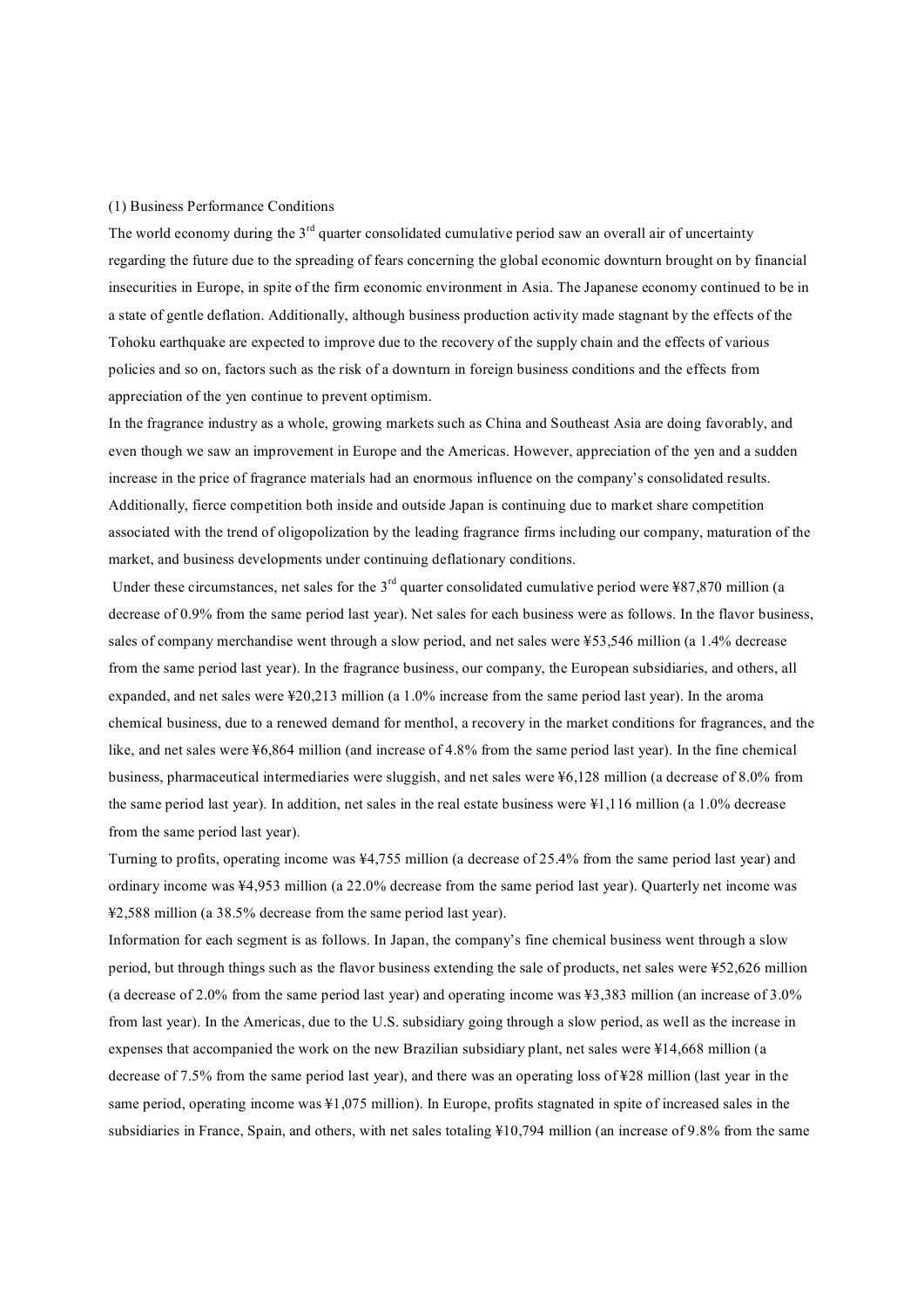period last year), and operating income was ¥286 million (a decrease of 55.6% from the same period last year). In Asia, the Chinese subsidiary and others did well, but there was a decrease in profits because the Singapore subsidiary experienced a sudden increase in the price of materials, with net sales totaling ¥9,780 million (a 5.2% increase from the same period last year), and operating income totaling ¥ 941 million (a decrease of 26.8% from the same period last year).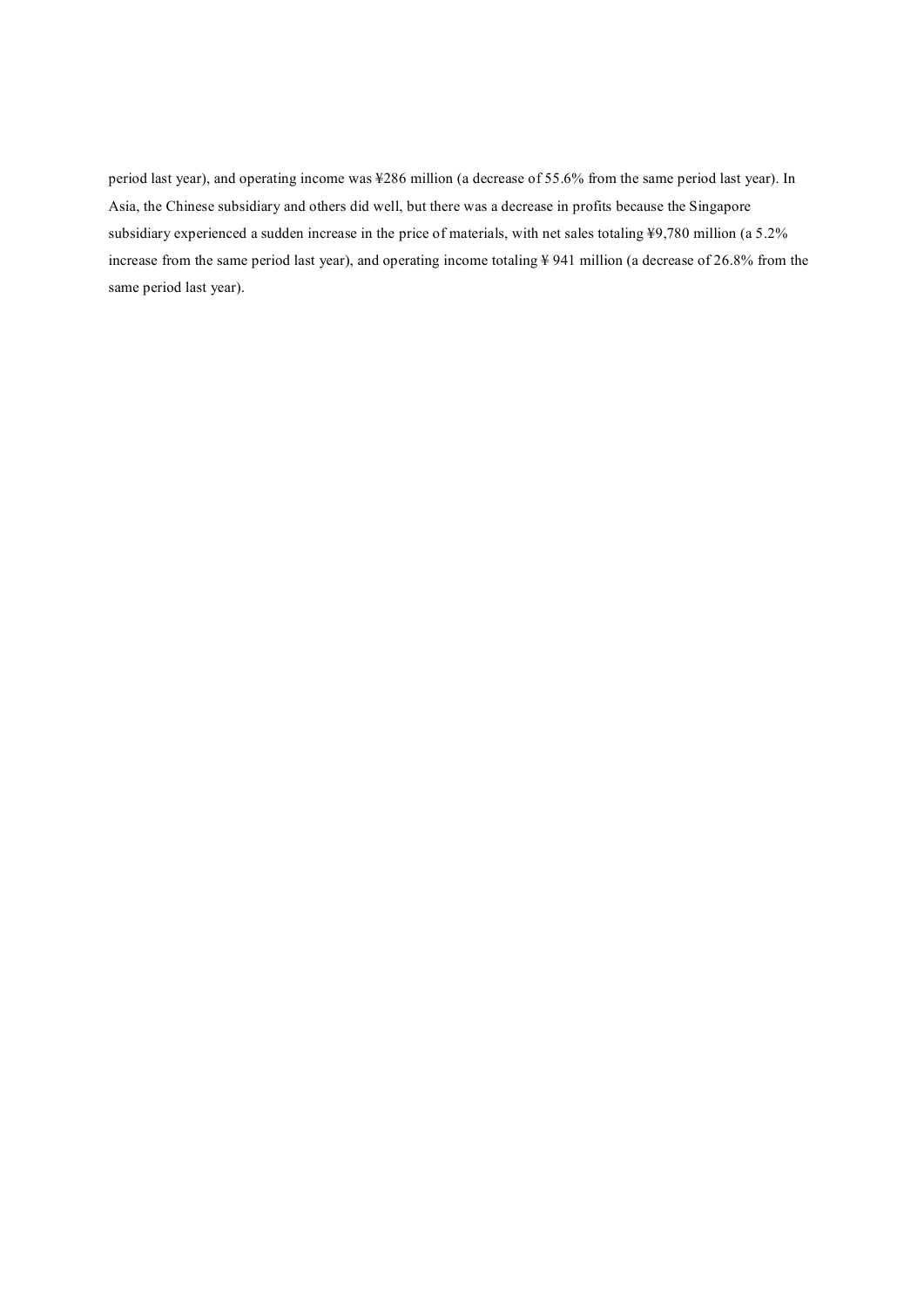## **1. Quarterly Consolidated Financial Statements**

# **(1) Quarterly consolidated balance sheets**

| (1) Quarterly consondated balance sheets     |                        | (Millions of yen)         |
|----------------------------------------------|------------------------|---------------------------|
|                                              | FY 2011                | Third Quarter of FY 2012  |
|                                              | (As of March 31, 2011) | (As of December 31, 2011) |
| Assets                                       |                        |                           |
| Current assets                               |                        |                           |
| Cash and deposits                            | 12,136                 | 10,129                    |
| Notes and accounts receivable                | 21,924                 | 25,050                    |
| Merchandise and finished goods               | 18,734                 | 18,237                    |
| Work in progress                             | 256                    | 228                       |
| Raw materials and supplies                   | 10,225                 | 10,666                    |
| Others                                       | 2,876                  | 3,198                     |
| Allowance for doubtful accounts              | (194)                  | (166)                     |
| Total current assets                         | 65,959                 | 67,344                    |
| Fixed assets                                 |                        |                           |
| Property, plant and equipment                |                        |                           |
| Buildings and structures (net)               | 20,081                 | 19,236                    |
| Others (net)                                 | 16,124                 | 15,825                    |
| Total tangible fixed assets                  | 36,205                 | 35,062                    |
| Intangible fixed assets                      | 3,560                  | 3,021                     |
| Investments and other assets                 |                        |                           |
| Investment securities                        | 11,612                 | 11,325                    |
| Others                                       | 2,170                  | 2,025                     |
| Allowance for doubtful accounts              | (174)                  | (114)                     |
| Total investments and other assets           | 13,609                 | 13,236                    |
| Total fixed assets                           | 53,375                 | 51,321                    |
| Total assets                                 | 119,334                | 118,665                   |
| Liabilities                                  |                        |                           |
| Current liabilities                          |                        |                           |
| Notes and accounts payable                   | 11,621                 | 13,052                    |
| Short-term loans payable                     | 19,868                 | 18,213                    |
| Current portion of long-term loans payable   | 4,871                  | 5,076                     |
| Current portion of bonds                     | 460                    | 460                       |
| Accrued income taxes                         | 519                    | 711                       |
| Provision for bonuses                        | 1,594                  | 801                       |
| Provision for directors' bonuses             | 33                     | 25                        |
| Others                                       | 5,227                  | 5,614                     |
| Total current liabilities                    | 44,196                 | 43,954                    |
| Long-term liabilities                        |                        |                           |
| Bonds payable                                | 900                    | 550                       |
| Long-term loans payable                      | 12,906                 | 12,644                    |
| Accrued employees' retirement benefits       | 7,895                  | 7,810                     |
| Provision for directors' retirement benefits | 7                      | 8                         |
| Others                                       | 792                    | 766                       |
| Total long-term liabilities                  | 22,500                 | 21,779                    |
| Total liabilities                            | 66,697                 | 65,734                    |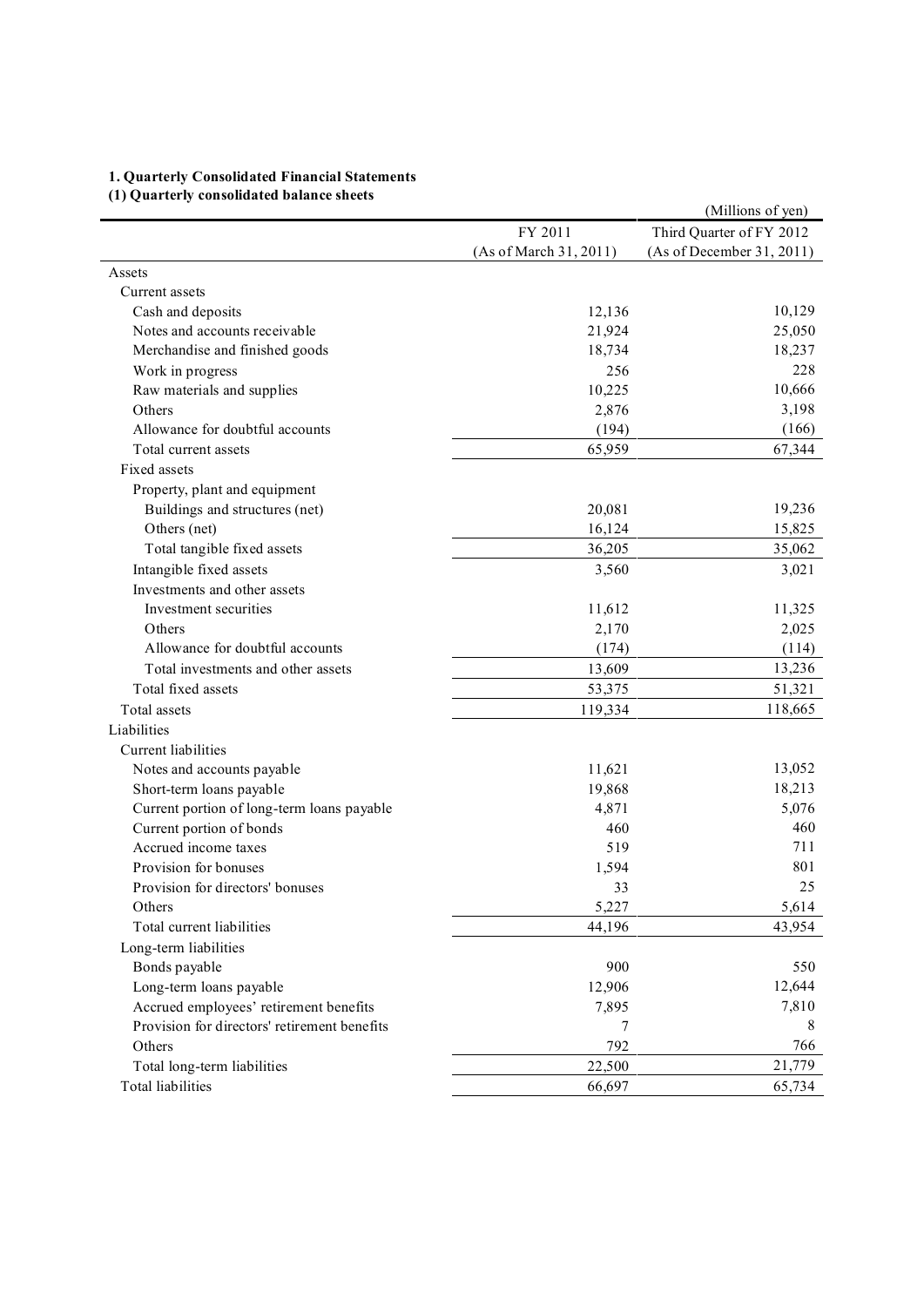|                        | (Millions of yen)         |
|------------------------|---------------------------|
| FY 2011                | Third Quarter of FY 2012  |
| (As of March 31, 2011) | (As of December 31, 2011) |
|                        |                           |
|                        |                           |
| 9,248                  | 9,248                     |
| 8,358                  | 8,358                     |
| 38,694                 | 40,480                    |
| (185)                  | (566)                     |
| 56,115                 | 57,520                    |
|                        |                           |
| 3,697                  | 3,811                     |
| (8,266)                | (9, 534)                  |
| (4, 568)               | (5, 723)                  |
| 1,090                  | 1,133                     |
| 52,637                 | 52,930                    |
| 119,334                | 118,665                   |
|                        |                           |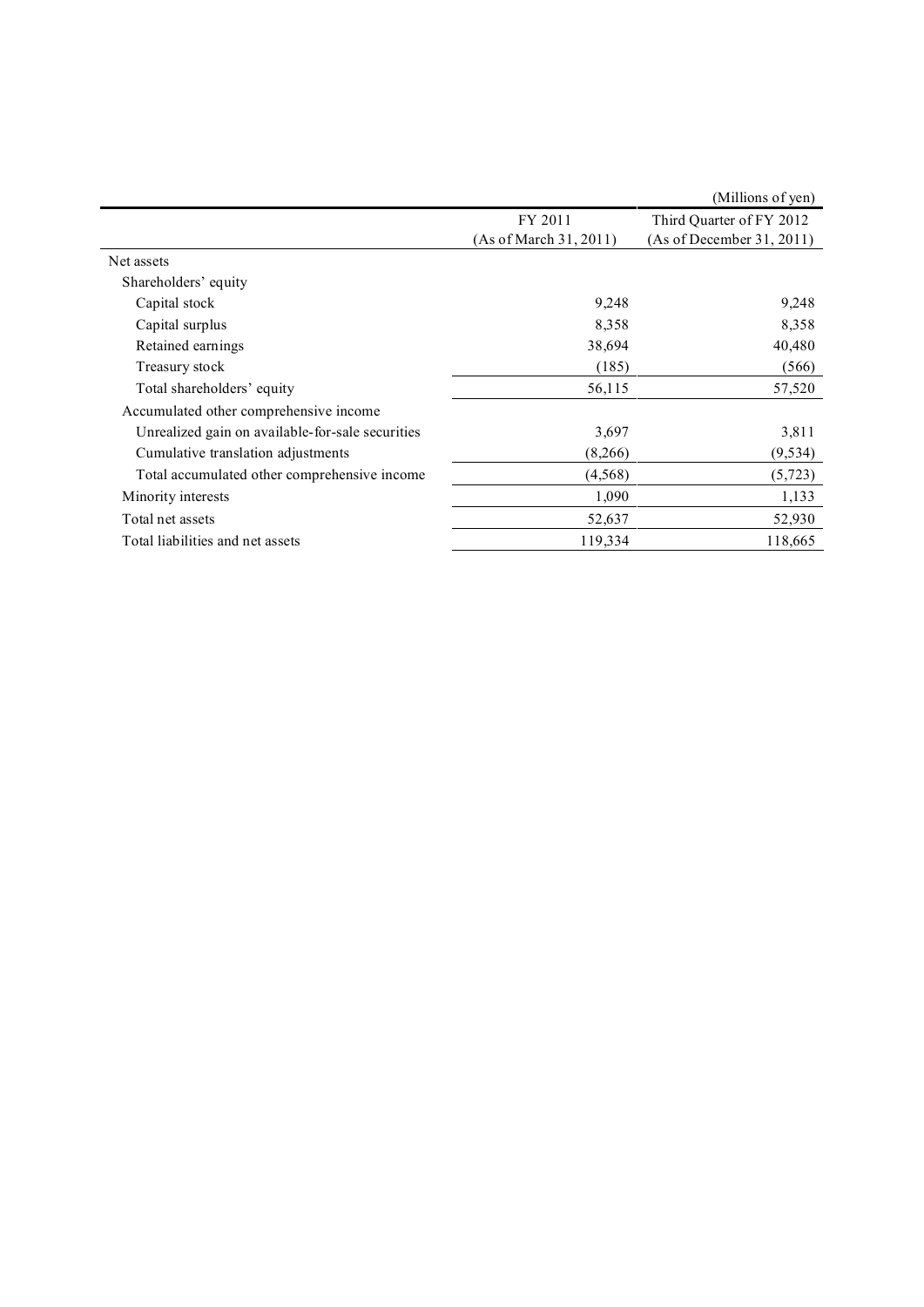### **(2) Quarterly Consolidated Statements of Income and Quarterly Consolidated Comprehensive Income**

[Quarterly consolidated statements of income]

[Consolidated third quarter of FY2012]

|                                                    |                          | (Millions of yen)        |  |
|----------------------------------------------------|--------------------------|--------------------------|--|
|                                                    | Third Quarter of FY 2011 | Third Quarter of FY 2012 |  |
|                                                    | (From April 1, 2010      | (From April 1, 2011      |  |
|                                                    | to December 31, 2010)    | to December 31, 2011)    |  |
| Net sales                                          | 88,656                   | 87,870                   |  |
| Cost of sales                                      | 60,464                   | 61,394                   |  |
| Gross profit on sales                              | 28,192                   | 26,475                   |  |
| Selling, administrative, research and development  | 21,818                   | 21,720                   |  |
| expenses                                           |                          |                          |  |
| Operating income (loss)                            | 6,374                    | 4,755                    |  |
| Non-operating income                               |                          |                          |  |
| Interest income                                    | 14                       | 15                       |  |
| Dividends income                                   | 292                      | 297                      |  |
| Investment gain on equity method                   | 22                       | 76                       |  |
| Others                                             | 386                      | 442                      |  |
| Total non-operating income                         | 716                      | 831                      |  |
| Non-operating expenses                             |                          |                          |  |
| Interest expenses                                  | 403                      | 362                      |  |
| Loss on foreign exchange                           | 243                      | 106                      |  |
| Others                                             | 92                       | 164                      |  |
| Total non-operating expenses                       | 738                      | 633                      |  |
| Ordinary income (loss)                             | 6,352                    | 4,953                    |  |
| Extraordinary income                               |                          |                          |  |
| Gain on sale of fixed assets                       | 1                        | $\overline{2}$           |  |
| Gain on sales of investment securities             | 41                       |                          |  |
| Reversal of allowance for doubtful accounts        | 14                       |                          |  |
| Total extraordinary income                         | 57                       | $\overline{c}$           |  |
| Extraordinary losses                               |                          |                          |  |
| Loss on sale or disposition of fixed assets        | 49                       | 20                       |  |
| Impairment loss                                    |                          | 34                       |  |
| Loss on valuation of investment securities         | 73                       |                          |  |
| Loss on adjustment for changes of accounting       |                          |                          |  |
| standard for asset retirement obligations          | 138                      |                          |  |
| Loss on valuation of golf club membership          |                          | 28                       |  |
| Others                                             | 2                        | $\overline{c}$           |  |
| Total extraordinary losses                         | 263                      | 86                       |  |
| Net income (loss) before income taxes and minority |                          |                          |  |
| interests                                          | 6,147                    | 4,869                    |  |
| Income taxes-current                               | 1,153                    | 1,268                    |  |
| Income taxes-deferred                              | 616                      | 867                      |  |
| Total income taxes                                 | 1,769                    | 2,135                    |  |
| Income (loss) before minority interests            | 4,377                    | 2,733                    |  |
| Minority interests in income                       | 170                      | 144                      |  |
| Net income (loss)                                  | 4,207                    | 2,588                    |  |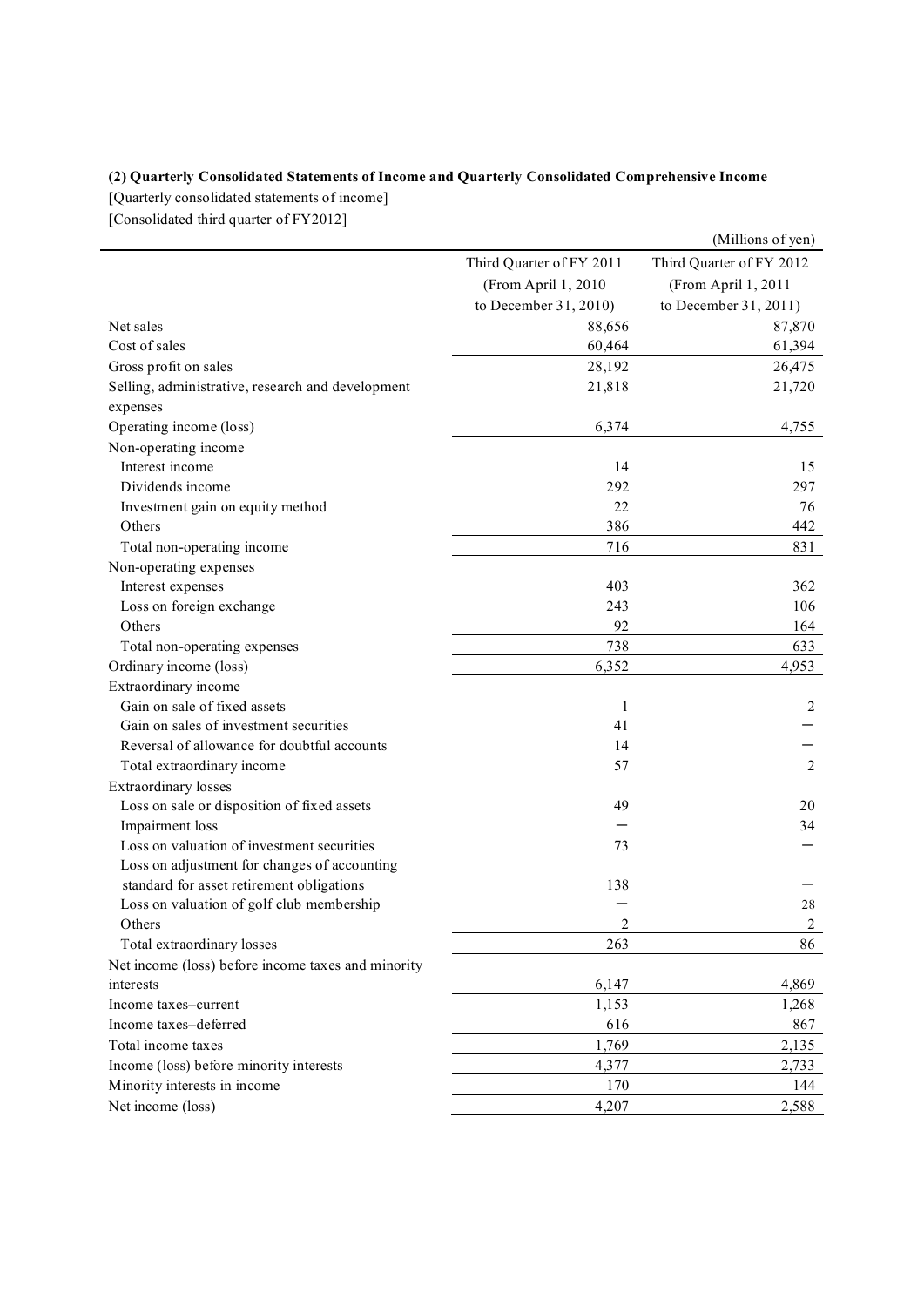#### [Quarterly consolidated comprehensive income] [Consolidated third quarter of FY2012]

|                                                  |                          | (Millions of yen)        |
|--------------------------------------------------|--------------------------|--------------------------|
|                                                  | Third Quarter of FY 2011 | Third Quarter of FY 2012 |
|                                                  | (From April $1, 2010$    | (From April 1, 2011      |
|                                                  | to December $31, 2010$   | to December 31, 2011)    |
| Income before minority interests                 | 4,377                    | 2,733                    |
| Other comprehensive income                       |                          |                          |
| Unrealized gain on available-for-sale securities | (753)                    | 116                      |
| Cumulative translation adjustments               | (2,502)                  | (1,301)                  |
| Share of other comprehensive income of           |                          |                          |
| associates accounted for using equity method     | (18)                     | (23)                     |
| Total other comprehensive income                 | (3,274)                  | (1,208)                  |
| Quarterly comprehensive income                   | 1,102                    | 1,525                    |
| (break down)                                     |                          |                          |
| Comprehensive income attributable to owners of   |                          |                          |
| the parent                                       | 981                      | 1,433                    |
| Comprehensive income attributable to minority    |                          |                          |
| interests                                        | 121                      | 91                       |
|                                                  |                          |                          |